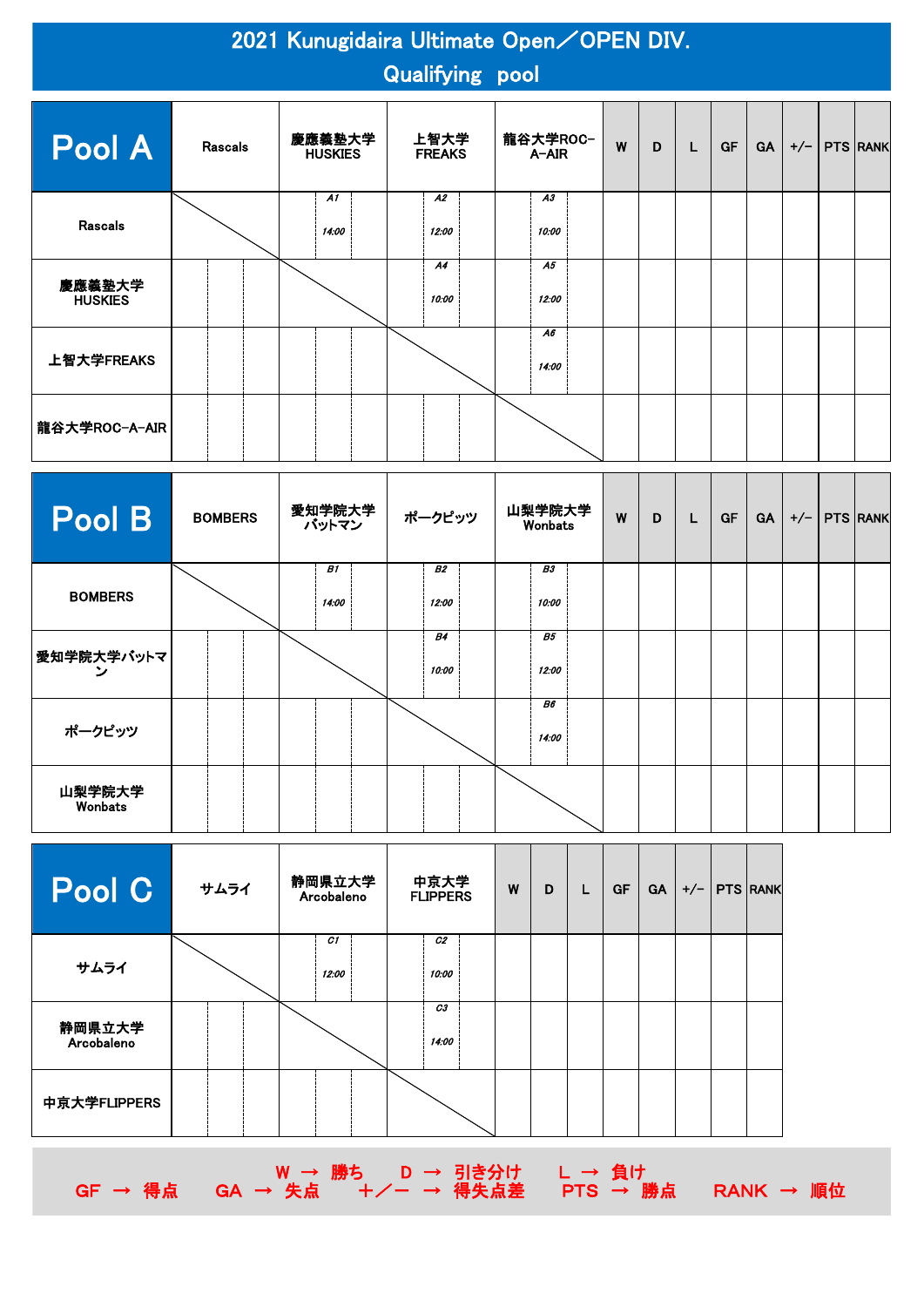## 2021 Kunugidaira Ultimate Open/OPEN DIV. Temporary ranking

| Pool RANK |                                                       | <b>TEAM NAME</b> | <b>PTS</b> | $+/-$ | GF | GA | Temporary<br>ranking                                       |
|-----------|-------------------------------------------------------|------------------|------------|-------|----|----|------------------------------------------------------------|
| Pool A    | ${\sf R}$                                             |                  |            |       |    |    | $\mathbf{1}$                                               |
| Pool B    | $\mathbf a$<br>$\mathsf n$<br>$\mathsf k$             |                  |            |       |    |    | $\mathsf{\mathcal{S}}$                                     |
| Pool C    | $\mathbf{1}$                                          |                  |            |       |    |    | $\mathbf 3$                                                |
| Pool A    | ${\sf R}$                                             |                  |            |       |    |    | $\ddot{\mathbf{4}}$                                        |
| Pool B    | $\mathbf a$<br>$\mathsf n$<br>$\pmb{\mathsf{k}}$      |                  |            |       |    |    | $\mathbf{S}$                                               |
| Pool C    | $\bf 2$                                               |                  |            |       |    |    | $\bf 6$                                                    |
| Pool A    | ${\sf R}$                                             |                  |            |       |    |    | $\overline{\mathbf{z}}$                                    |
| Pool B    | a<br>$\mathsf n$<br>$\sf k$                           |                  |            |       |    |    | $\mathsf{\mathcal{S}}$                                     |
| Pool C    | $\mathbf{3}$                                          |                  |            |       |    |    | $\boldsymbol{9}$                                           |
| Pool A    | ${\sf R}$<br>$\mathbf a$                              |                  |            |       |    |    | $\mathbf{1}$<br>$\begin{smallmatrix}0\\5\end{smallmatrix}$ |
| Pool B    | $\mathsf n$<br>$\mathsf k$<br>$\overline{\mathbf{4}}$ |                  |            |       |    |    | $\mathbf{1}$<br>$\mathbf{1}$                               |

□仮順位決定方法□

・Pool試合結果を反映し、行った試合数で各ポイント(PTS・+/-・GF・GA)を割る。

・Pool内順位が同じ順位で決定する。

①:PTS(勝ち点)の多いチームを上位とする。

②:①で決定しない場合、+/-(得失点差)の多いチームを上位とする。

③:②で決定しない場合、GF(得点)の多いチームを上位とする。

④:③で決定しない場合、GA(失点)の少ないチームを上位とする。

⑤:④で決定しない場合、事務局の抽選で決定する。

注意:1チームが決定しても、前の決定方法に戻ることは致しません。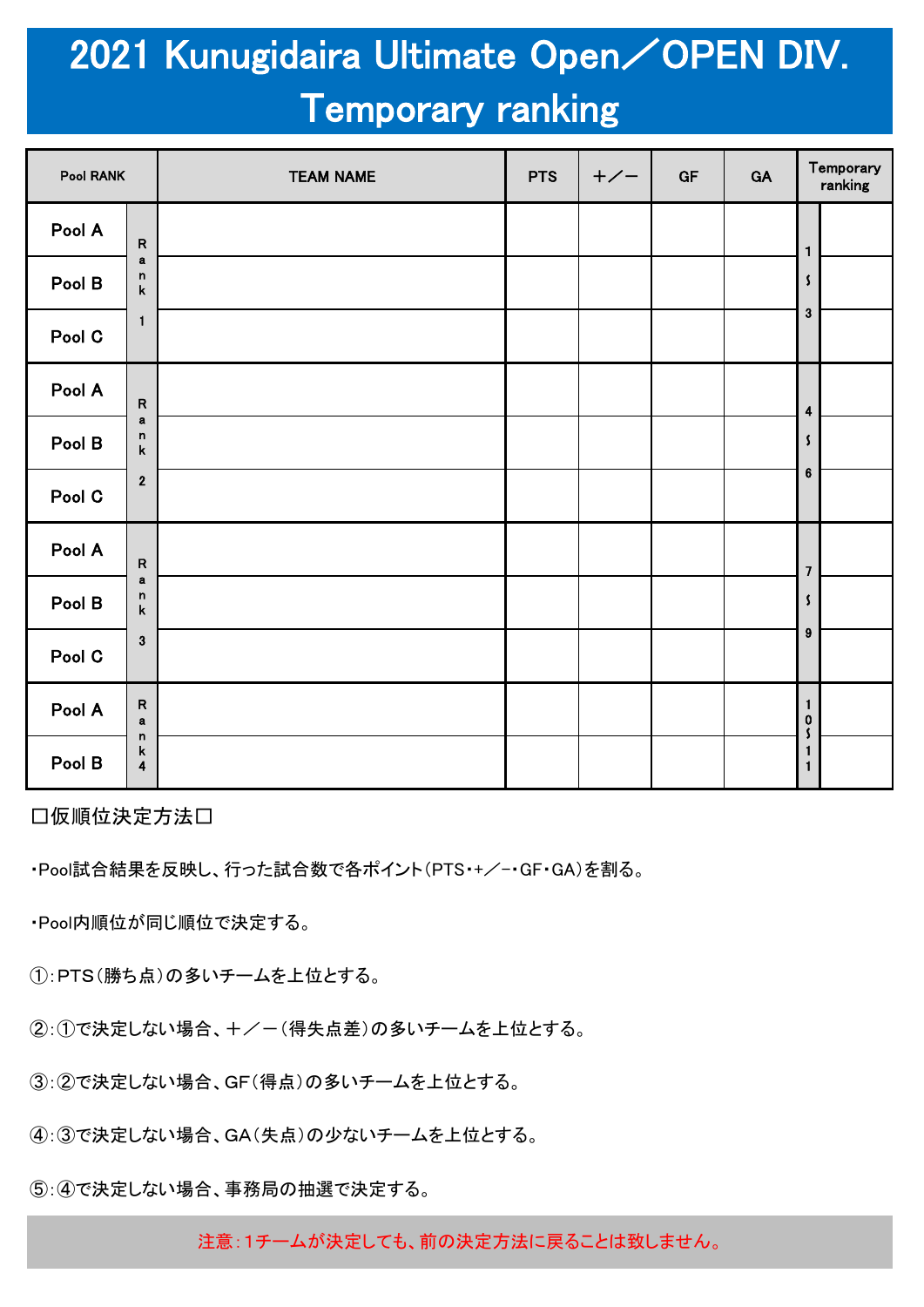

| Pool E           | TemporaryRank 9 |   |   |           |             |       | TemporaryRank 10 |             |  |  | TemporaryRank 11 |  |
|------------------|-----------------|---|---|-----------|-------------|-------|------------------|-------------|--|--|------------------|--|
| TemporaryRank 9  |                 |   |   |           | E1<br>12:00 |       |                  | E2<br>10:00 |  |  |                  |  |
| TemporaryRank 10 |                 |   |   |           |             |       |                  | E3<br>14:00 |  |  |                  |  |
| TemporaryRank 11 |                 |   |   |           |             |       |                  |             |  |  |                  |  |
| Pool E           | W               | D | L | <b>GF</b> | <b>GA</b>   | $+/-$ | <b>PTS</b>       | <b>RANK</b> |  |  |                  |  |
| TemporaryRank 9  |                 |   |   |           |             |       |                  |             |  |  |                  |  |
| TemporaryRank 10 |                 |   |   |           |             |       |                  |             |  |  |                  |  |
| TemporaryRank 11 |                 |   |   |           |             |       |                  |             |  |  |                  |  |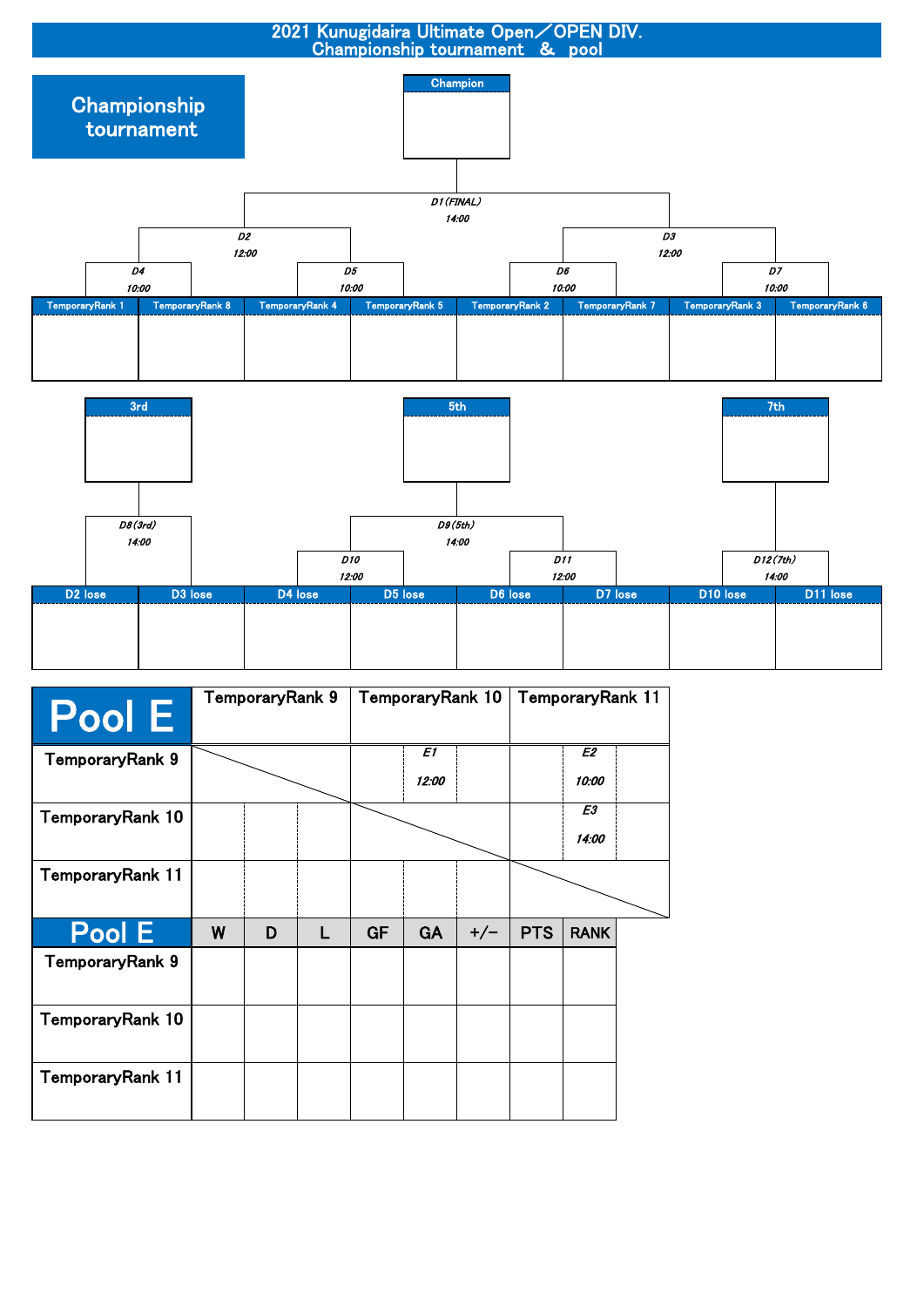### 2021 Kunugidaira Ultimate Open/WOMEN'S DIV. Qualifying pool

| Pool F                   | <b>MUD</b> | 静岡県立大学<br>Arcobaleno | 法政大学ASA-<br>MAC'S | 慶應義塾大学<br><b>HUSKIES</b> | W | D | L | GF | <b>GA</b> | $+/-$ | PTS RANK |
|--------------------------|------------|----------------------|-------------------|--------------------------|---|---|---|----|-----------|-------|----------|
| <b>MUD</b>               |            | F1<br>15:00          | F2<br>13:00       | F3<br>11:00              |   |   |   |    |           |       |          |
| 静岡県立大学<br>Arcobaleno     |            |                      | F4<br>11:00       | F5<br>13:00              |   |   |   |    |           |       |          |
| 法政大学ASA-MAC'<br>s        |            |                      |                   | F6<br>15:00              |   |   |   |    |           |       |          |
| 慶應義塾大学<br><b>HUSKIES</b> |            |                      |                   |                          |   |   |   |    |           |       |          |

| Pool G                     | <b>TOKYO</b><br><b>MAVERICKS</b> | 中京大学<br><b>Naughty Kids</b> | 東京都立大学<br><b>BUTTERFLY</b> | 慶應義塾大学ホ <br>ワイトホーンズ | W | D | L | <b>GF</b> | <b>GA</b> | $+/-$ | <b>PTS RANK</b> |  |
|----------------------------|----------------------------------|-----------------------------|----------------------------|---------------------|---|---|---|-----------|-----------|-------|-----------------|--|
| <b>TOKYO MAVERICKS</b>     |                                  | G1<br>15:00                 | G2<br>13:00                | G3<br>11:00         |   |   |   |           |           |       |                 |  |
| 中京大学Naughty<br>Kids        |                                  |                             | G4<br>11:00                | G5<br>13:00         |   |   |   |           |           |       |                 |  |
| 東京都立大学<br><b>BUTTERFLY</b> |                                  |                             |                            | G6<br>15:00         |   |   |   |           |           |       |                 |  |
| 慶應義塾大学ホワイト<br>ホーンズ         |                                  |                             |                            |                     |   |   |   |           |           |       |                 |  |

| Pool H             | <b>TRIGO</b> | <b>JAVELINAUTS</b> | <b>ZUKU</b> | W | D | L | GF | <b>GA</b> | $+/-$   PTS   RANK |  |
|--------------------|--------------|--------------------|-------------|---|---|---|----|-----------|--------------------|--|
| <b>TRIGO</b>       |              | H1<br>13:00        | H2<br>11:00 |   |   |   |    |           |                    |  |
| <b>JAVELINAUTS</b> |              |                    | H3<br>15:00 |   |   |   |    |           |                    |  |
| <b>ZUKU</b>        |              |                    |             |   |   |   |    |           |                    |  |



GF → 得点 GA → 失点 +/- → 得失点差 PTS → 勝点 RANK → 順位

W → 勝ち D → 引き分け L → 負け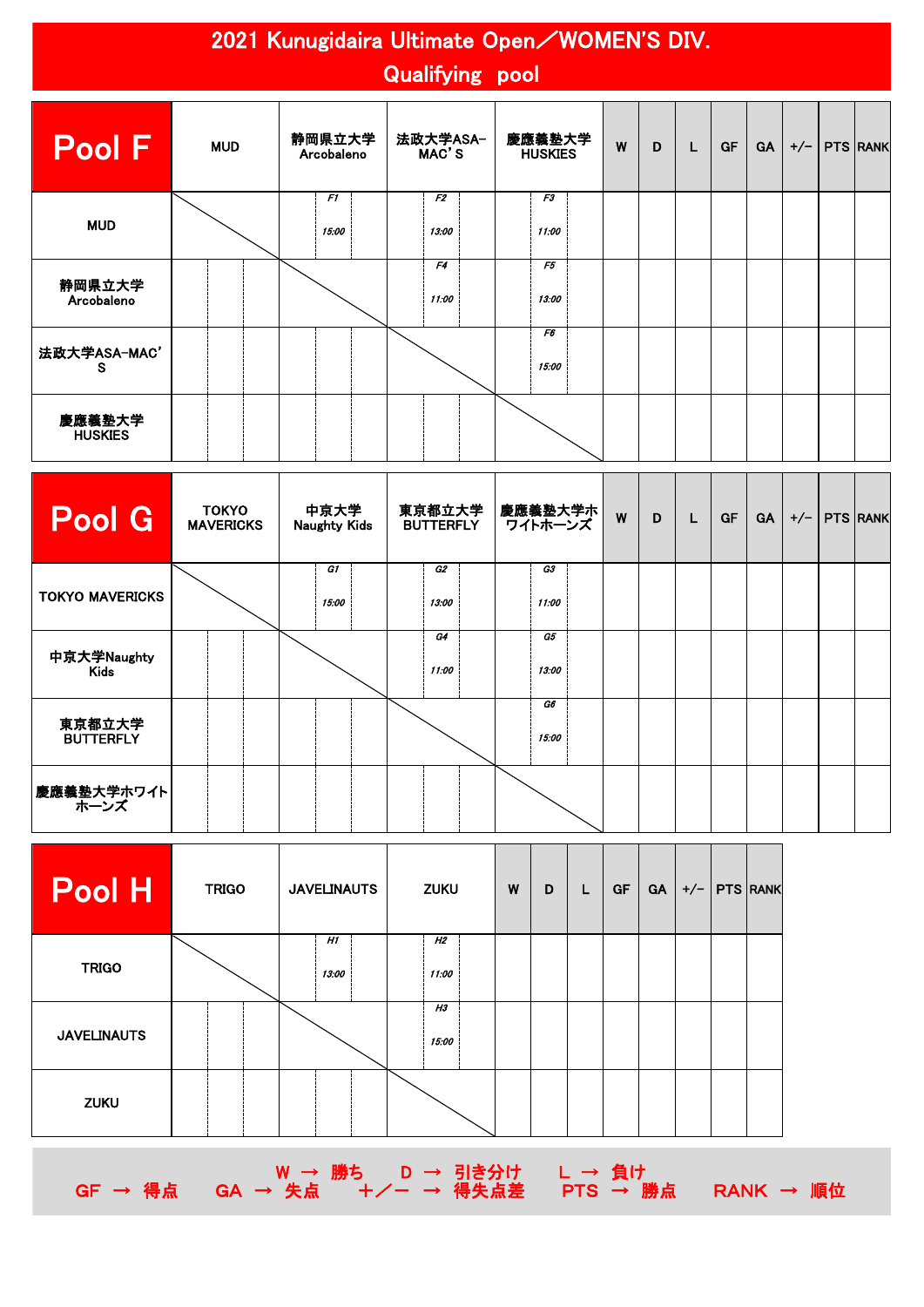# 2021 Kunugidaira Ultimate Open/WOMEN'S DIV. Temporary ranking

| Pool RANK |                                             | <b>TEAM NAME</b> | <b>PTS</b> | $+/-$ | GF | GA | Temporary<br>ranking          |
|-----------|---------------------------------------------|------------------|------------|-------|----|----|-------------------------------|
| Pool F    | ${\sf R}$                                   |                  |            |       |    |    | $\mathbf{1}$                  |
| Pool G    | $\mathbf a$<br>n<br>$\pmb{k}$               |                  |            |       |    |    | $\mathbf{S}$                  |
| Pool H    | $\mathbf{1}$                                |                  |            |       |    |    | $\mathbf{3}$                  |
| Pool F    | ${\sf R}$                                   |                  |            |       |    |    | $\overline{\mathbf{4}}$       |
| Pool G    | $\mathbf a$<br>$\mathsf n$<br>$\mathsf k$   |                  |            |       |    |    | $\mathbf{S}$                  |
| Pool H    | $\boldsymbol{2}$                            |                  |            |       |    |    | $\bf 6$                       |
| Pool F    | ${\sf R}$                                   |                  |            |       |    |    | $\overline{\mathbf{z}}$       |
| Pool G    | $\mathbf a$<br>n<br>$\mathsf k$             |                  |            |       |    |    | $\boldsymbol{\zeta}$          |
| Pool H    | $\mathbf{3}$                                |                  |            |       |    |    | $\pmb{9}$                     |
| Pool F    | ${\sf R}$<br>$\mathbf a$                    |                  |            |       |    |    | $\mathbf{1}$<br>$\frac{0}{5}$ |
| Pool G    | $\mathsf n$<br>k<br>$\overline{\mathbf{4}}$ |                  |            |       |    |    | 1<br>$\mathbf{1}$             |

□仮順位決定方法□

・Pool試合結果を反映し、行った試合数で各ポイント(PTS・+/-・GF・GA)を割る。

・Pool内順位が同じ順位で決定する。

①:PTS(勝ち点)の多いチームを上位とする。

②:①で決定しない場合、+/-(得失点差)の多いチームを上位とする。

③:②で決定しない場合、GF(得点)の多いチームを上位とする。

④:③で決定しない場合、GA(失点)の少ないチームを上位とする。

⑤:④で決定しない場合、事務局の抽選で決定する。

注意:1チームが決定しても、前の決定方法に戻ることは致しません。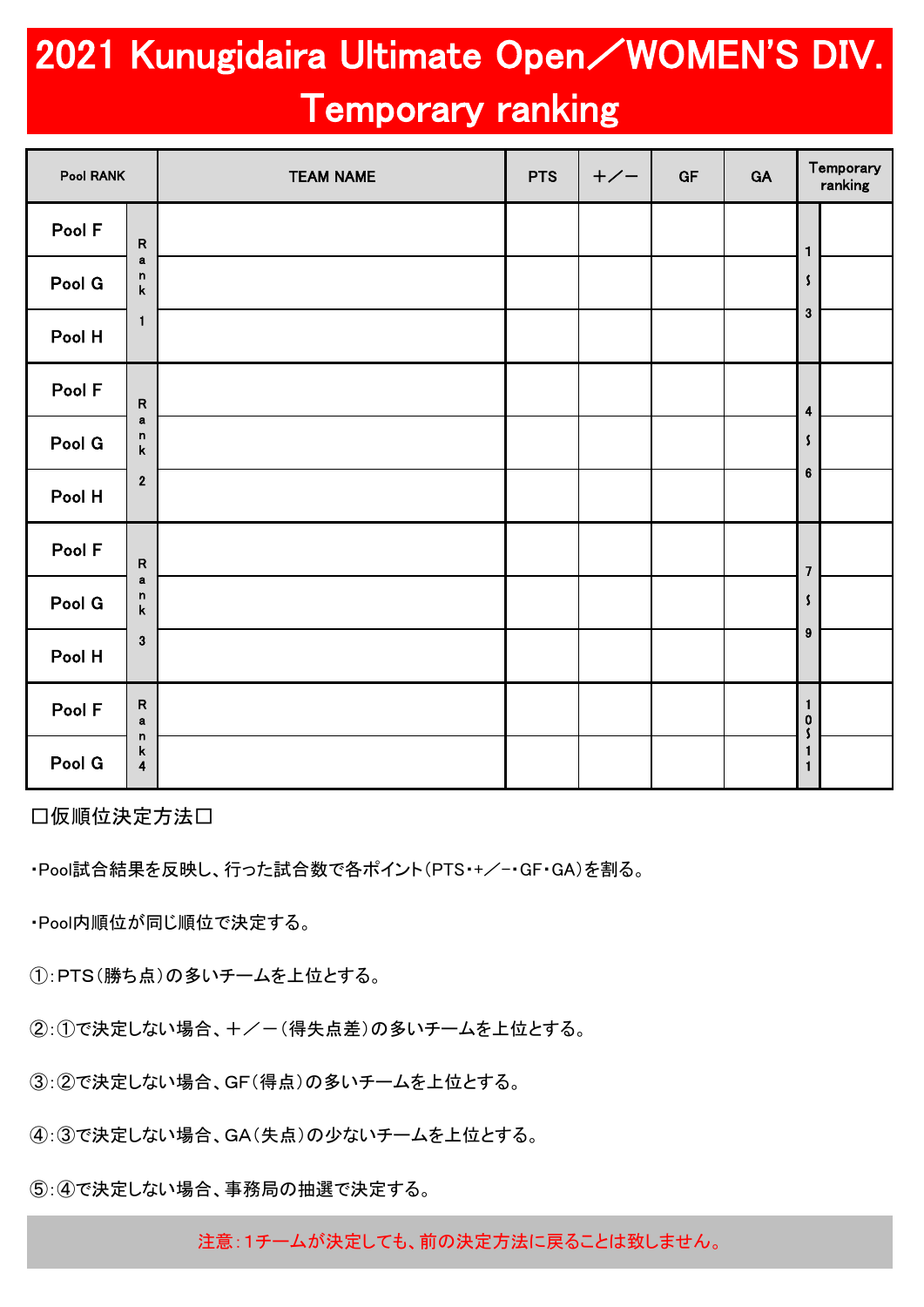

| <b>Pool J</b>    |   | TemporaryRank 9 |   | TemporaryRank 10 |             |       | TemporaryRank 11 |             |  |
|------------------|---|-----------------|---|------------------|-------------|-------|------------------|-------------|--|
| TemporaryRank 9  |   |                 |   |                  | J1<br>13:00 |       |                  | J2<br>11:00 |  |
|                  |   |                 |   |                  |             |       |                  |             |  |
| TemporaryRank 10 |   |                 |   |                  |             |       |                  | J3          |  |
|                  |   |                 |   |                  |             |       |                  | 15:00       |  |
| TemporaryRank 11 |   |                 |   |                  |             |       |                  |             |  |
| <b>Pool J</b>    | W | D               | L | <b>GF</b>        | <b>GA</b>   | $+/-$ | <b>PTS</b>       | <b>RANK</b> |  |
| TemporaryRank 9  |   |                 |   |                  |             |       |                  |             |  |
| TemporaryRank 10 |   |                 |   |                  |             |       |                  |             |  |
| TemporaryRank 11 |   |                 |   |                  |             |       |                  |             |  |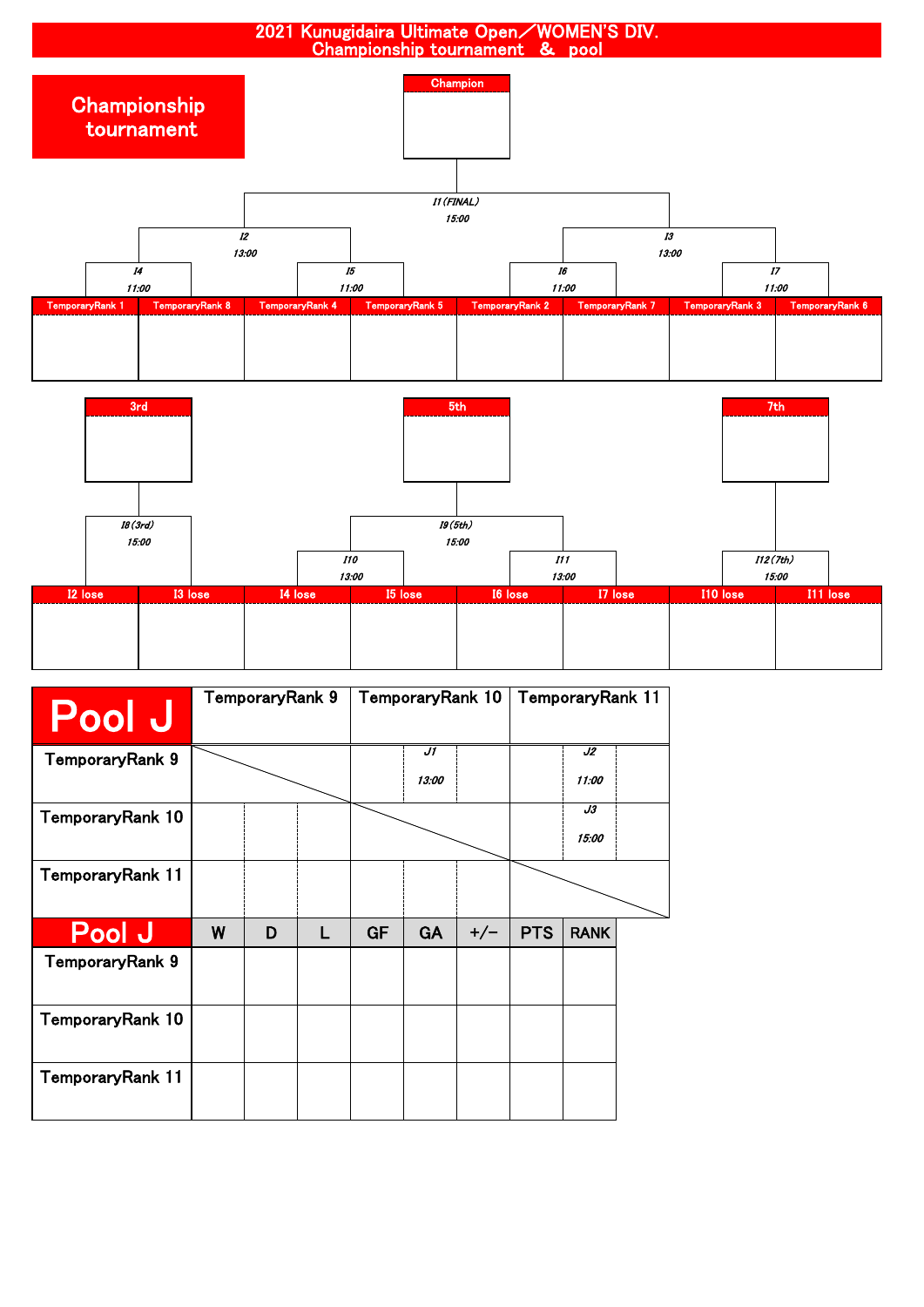### 2021 Kunugidaira Ultimate Open Schedule/DAY 1

|              |                     | 第1コート                       | 第2コート                       | 第3コート                      | 第4コート                      | 第5コート                |
|--------------|---------------------|-----------------------------|-----------------------------|----------------------------|----------------------------|----------------------|
|              | 8:00                |                             |                             | 受付(検温)                     |                            |                      |
|              |                     | Pool A                      | Pool A                      | Pool B                     | Pool B                     | Pool C               |
|              |                     | <b>Rascals</b>              | 慶應義塾大学HUSKIES               | <b>BOMBERS</b>             | 愛知学院大学バットマ<br>ン            | サムライ                 |
| $\mathbf{1}$ | 10:00               | A3                          | A4                          | B3                         | <b>B4</b>                  | C <sub>2</sub>       |
|              |                     | Pool A                      | Pool A                      | Pool B                     | Pool B                     | Pool C               |
|              |                     | 龍谷大学ROC-A-AIR               | 上智大学FREAKS                  | 山梨学院大学Wonbats              | ポークピッツ                     | 中京大学FLIPPERS         |
|              |                     | Pool F                      | Pool F                      | Pool G                     | Pool G                     | Pool H               |
|              |                     | <b>MUD</b>                  | 静岡県立大学<br>Arcobaleno        | <b>TOKYO MAVERICKS</b>     | 中京大学Naughty Kids           | <b>TRIGO</b>         |
| $\mathbf{2}$ | 11:00               | F3                          | F4                          | G3                         | G4                         | H <sub>2</sub>       |
|              |                     | Pool F                      | Pool F                      | Pool G                     | Pool G                     | Pool H               |
|              |                     | 慶應義塾大学HUSKIES 法政大学ASA-MAC'S |                             | 慶應義塾大学ホワイト<br>ホーンズ         | 東京都立大学<br><b>BUTTERFLY</b> | <b>ZUKU</b>          |
|              |                     | Pool A                      | Pool A                      | Pool B                     | Pool B                     | Pool C               |
|              |                     | <b>Rascals</b>              | 慶應義塾大学HUSKIES               | <b>BOMBERS</b>             | 愛知学院大学バットマ<br>ン            | サムライ                 |
| 3            | 12:00               | A2                          | A5                          | B2                         | B <sub>5</sub>             | CI                   |
|              |                     | Pool A                      | Pool A                      | Pool B                     | Pool B                     | Pool C               |
|              |                     | 上智大学FREAKS                  | 龍谷大学ROC-A-AIR               | ポークピッツ                     | 山梨学院大学Wonbats              | 静岡県立大学<br>Arcobaleno |
|              |                     | Pool F                      | Pool F                      | Pool G                     | Pool G                     | Pool H               |
|              |                     | <b>MUD</b>                  | 静岡県立大学<br>Arcobaleno        | <b>TOKYO MAVERICKS</b>     | 中京大学Naughty Kids           | <b>TRIGO</b>         |
| 4            | 13:00               | F2                          | F5                          | G2                         | G5                         | H1                   |
|              |                     | Pool F                      | Pool F                      | Pool G                     | Pool G                     | Pool H               |
|              |                     |                             | 法政大学ASA-MAC'S 慶應義塾大学HUSKIES | 東京都立大学<br><b>BUTTERFLY</b> | 慶應義塾大学ホワイト<br>ホーンズ         | <b>JAVELINAUTS</b>   |
|              |                     | Pool A                      | Pool A                      | Pool B                     | Pool B                     | Pool C               |
|              |                     | <b>Rascals</b>              | 上智大学FREAKS                  | <b>BOMBERS</b>             | ポークピッツ                     | 静岡県立大学<br>Arcobaleno |
| 5            | 14:00               | A1                          | A6                          | B1                         | B6                         | C <sub>3</sub>       |
|              |                     | Pool A                      | Pool A                      | Pool B                     | Pool B                     | Pool C               |
|              |                     | 慶應義塾大学HUSKIES               | 龍谷大学ROC-A-AIR               | 愛知学院大学バットマ<br>ン            | 山梨学院大学Wonbats              | 中京大学FLIPPERS         |
|              |                     | Pool F                      | Pool F                      | Pool G                     | Pool G                     | Pool H               |
|              |                     | <b>MUD</b>                  | 法政大学ASA-MAC'S               | <b>TOKYO MAVERICKS</b>     | 東京都立大学<br><b>BUTTERFLY</b> | <b>JAVELINAUTS</b>   |
| 6            | <i><b>15:00</b></i> | F1.                         | F <sub>6</sub>              | G1                         | G6                         | H <sub>3</sub>       |
|              |                     | Pool F                      | Pool F                      | Pool G                     | Pool G                     | Pool H               |
|              |                     | 静岡県立大学<br>Arcobaleno        | 慶應義塾大学HUSKIES               | 中京大学Naughty Kids           | 慶應義塾大学ホワイト<br>ホーンズ         | <b>ZUKU</b>          |
|              |                     |                             |                             |                            |                            |                      |